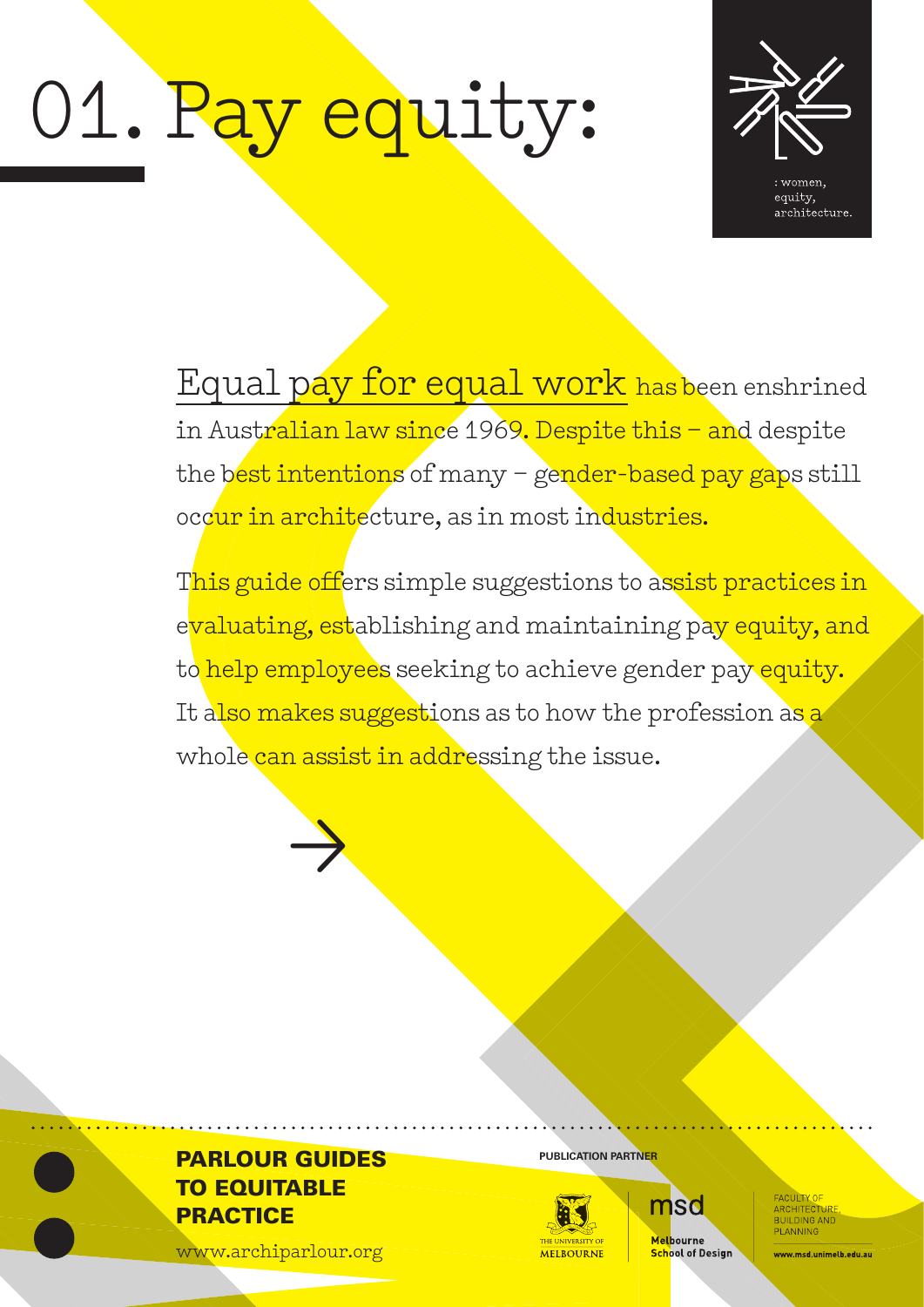

# What is a gender pay gap?

Pay equity has two different but related components – equal pay for equal work, and equal pay for work of equal or comparable value. A gender pay gap occurs when women and men are remunerated unequally in either of these situations. The gender pay gap is a national issue. In Australia in 2013 the average woman needed to work 64 extra days annually to earn the same salary as the average man.

In architecture, a gender pay gap could be an outcome of a female architect being paid less than a male colleague performing a similar role with the same degree of competence (equal pay for equal work). Alternatively, it could be a result of different roles being rewarded differently due to perceptions of the 'value' of the work – rather than an actual difference in the required levels of skills, experience and expertise (equal pay for work of equal value).

Most architectural practices are clear about the concept of equal pay for equal work, but the concept of equal pay for work of equal value is less understood.

Data on architectural salaries is scarce. Nonetheless, recent census data and substantial anecdotal evidence (from both employees and employers) indicate that gender pay gaps occur within the profession.

There are also indications of sometimessubstantial pay differences between similar roles within different types of practices. This may also contribute to the gender pay gap across the profession, and is much more difficult to tackle than pay gaps within individual practices.

Pay gaps are caused by a range of factors, many of which are cumulative and accrue over time. Pay inequity can creep into a practice via the following:

- Differing starting salaries
- Uneven pay rises and opportunities for promotion for employees with similar experience and performance
- Different pay rates for roles requiring similar levels of expertise, skill and experience
- Different negotiation skills and expertise
- Different levels of pay for part-time employees who are performing the same work as their full-time counterparts
- Uneven access to opportunities for professional development
- Uneven access to bonuses or performance pay
- More limited employment or promotion prospects for those with family responsibilities

Maintaining pay equity requires vigilance. Architectural practices can evolve and change rapidly, and this often translates into changing personnel and roles, project sizes and the type of work undertaken. All of these changes can allow inequity to creep in.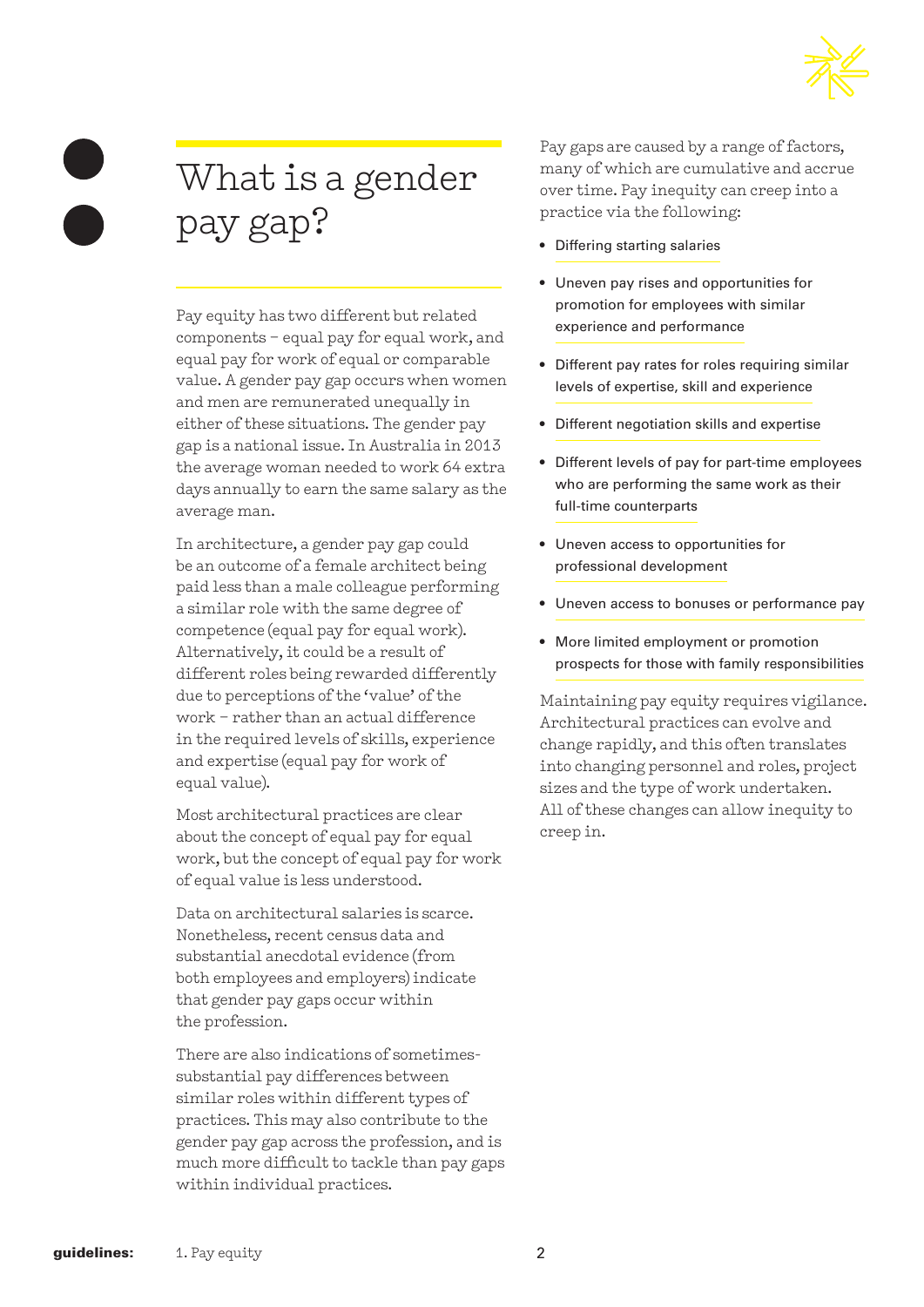

# Why does it matter?

Pay inequity has significant negative impacts for practices, individual architects and for the profession as a whole.

Pay corresponds to perceptions of power, influence, credibility and esteem, and is an important signal of how a person is valued in their work and professional environment.

The consultation undertaken during the development of these guidelines indicates that pay equity is seen as a major issue in the profession. The good news is that it was also identified as an area that is relatively open to change.

#### **Practices**

Pay equity is good for business. In addition to meeting a practice's legal and ethical obligations, it helps to achieve fairness, respect and equality in the workplace, which is important for contributing to a motivated and productive workforce.

In contrast, pay inequity can have a big negative impact on the morale, commitment and productivity of employees. Those who feel undervalued are more likely to leave, and practices that are rumoured to be unfair may have difficulty attracting the best people. Remember, pay gaps can be revealed accidentally (a sheet left on the photocopier, a casual conversation), and can be alienating and destructive to staff morale.

#### Employees

Pay gaps contribute to the economic insecurity of women in architecture.

Pay is also an important way of indicating value, responsibility and ability, and inequitable pay leads to a loss of individual confidence and a dissatisfied workforce.

#### The profession

Pay inequity is a problem for the profession as a whole. Low pay and the concomitant search for better economic security is one of the key reasons women leave the profession. This loss of talent and experience is a significant issue, and a less diverse profession leads to reduced opportunities for all.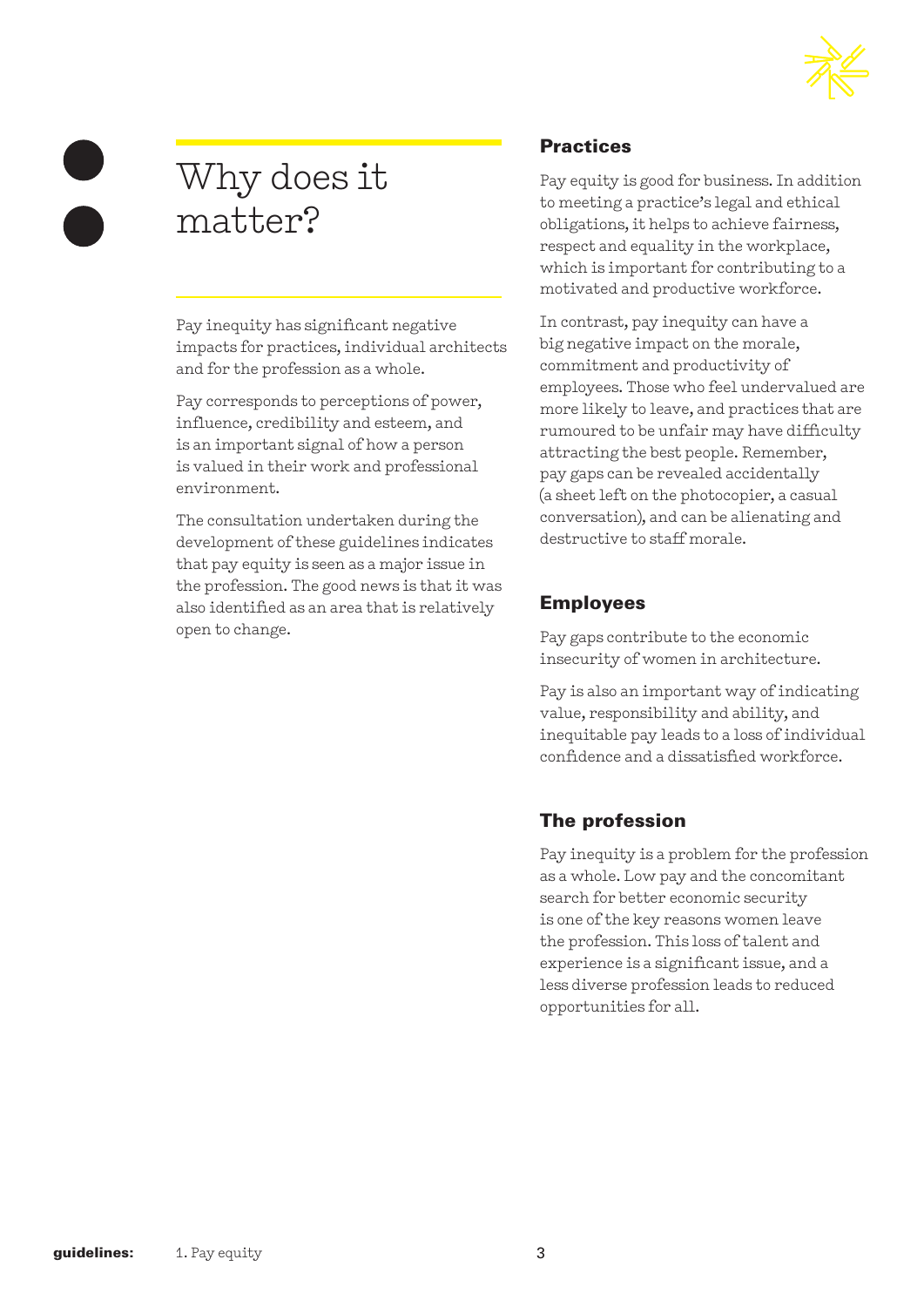# What can we do?

Pay inequity is complex and needs to be tackled by everyone – practices, employees and the profession as a whole.

Employers and employees need to be mindful of the ways in which gender pay gaps can occur, and ensure that they have processes and strategies to counter these.

Professional organisations can play important roles in providing industrywide information and support.

## Practices

There are many things that practices can do to ensure pay equity and many resources available. The following steps will help a practice identify and address any existing problems, remain alert to issues that may develop over time, and identify areas where equal opportunity may be improved more broadly.

#### Know your responsibilities

All employers have obligations to pay equal remuneration for equal work or work of equal value.

- Be aware of your obligations as an employer under the *Workplace Gender Equality Act* and the *Fair Work Act*. **:** *See Rights and responsibilities at the end of this guide.*
- If you have more than 100 employees, make sure you submit an annual report to the Workplace Gender Equality Agency.
- Don't use your practice's reputation as an excuse for exploiting employees – this includes paying under-Award wages, participating in unpaid 'internship' arrangements that are not part of an approved educational program, and expecting employees to work excessive overtime that is not remunerated. These are all likely to be unlawful, may attract hefty fines and lead to inequity across practices.

#### Do a pay equity audit

An annual audit is a good start to ensuring equity. This fairly straightforward process involves assessing employees' tasks, responsibilities, experience and pay in relation to each other.

• Remember, one pay equity audit is not enough. Pay inequity often develops over time due to 'pay creep' and changing circumstances in the practice and broader economic environment.

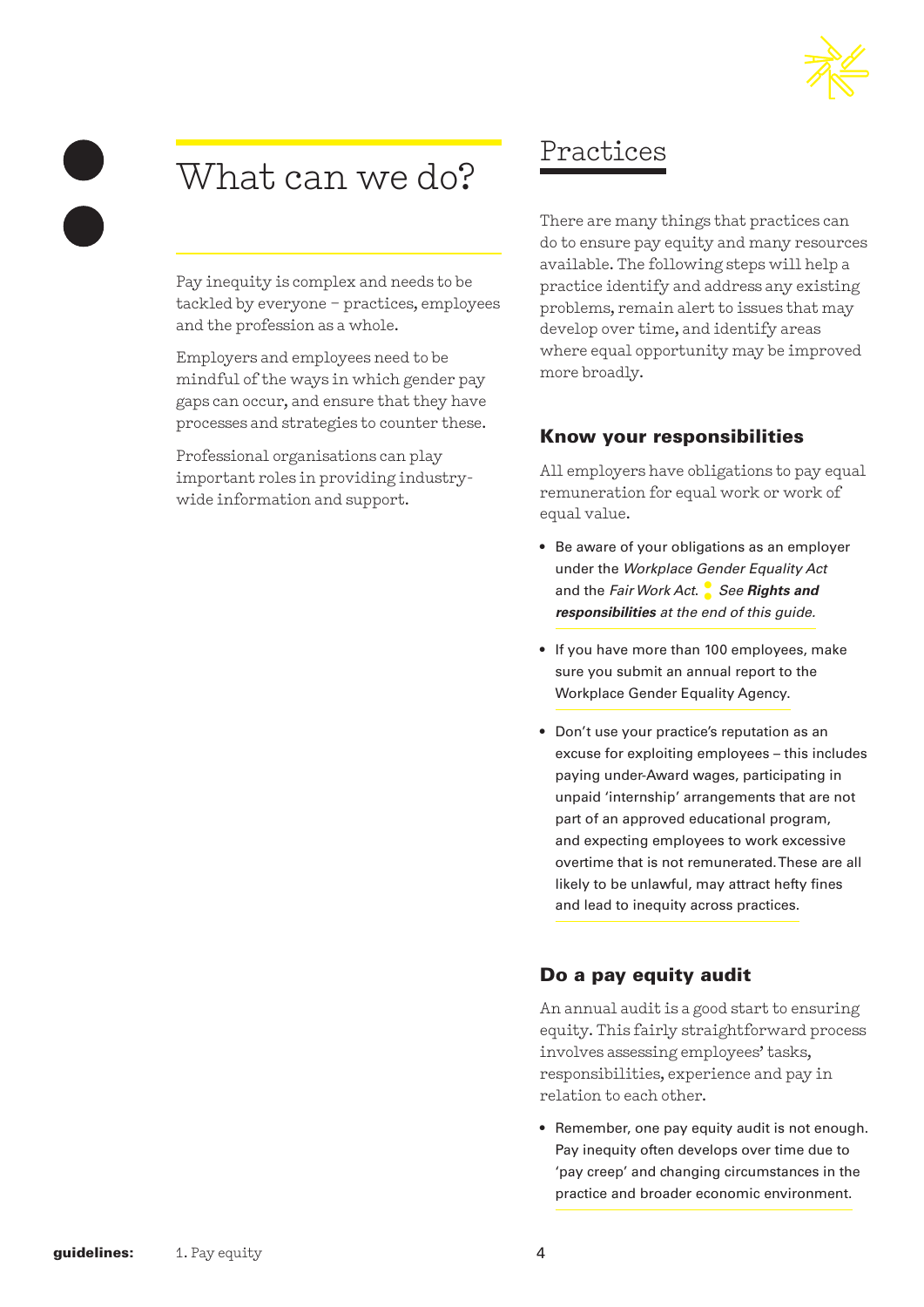- Keep an eye out for signs of a gendered division of labour. If women are differentially represented in certain types of roles, check that these roles are not undervalued.
- If your practice has HR staff, ensure they conduct regular pay equity audits – audits are often seen as non-urgent and are therefore not given priority.

The scale of your practice will determine the best way to proceed with a equity audit.

#### Large practices

A number of online tools can be used to conduct a pay audit within larger businesses. These are listed in the resources section at the end of this guide.

#### Medium and small practices

Online tools may be too complex to conduct an audit within a small practice, but it can be done manually with relative ease. The following steps provide a guide:

- 1. Draw up a list of employees and their salaries, with information on seniority, responsibilities, years with the firm, experience and years post-graduation.
- 2. Adjust part-time income to the full-time equivalent (where the roles are comparable).
- 3. Check for disparities and outliers either high or low – and determine whether these differences are reasonable. That is, are the different pay levels the genuine outcome of different levels of performance and contribution, or has bias crept in?
- 4. Address any disparities that do not directly relate to actual roles and performance.
- 5. If you use past payments as a benchmarking guide, remember to correct for inflation.

#### Have a transparent pay scheme

Secrecy is unhelpful to pay equity. A lack of transparency around pay rates can cause problems in two ways: first, it allows actual inequity to continue unchallenged;

and second, it allows potentially destructive perceptions of inequity to persist. A clear, transparent and consistent pay scheme avoids these problems, and also establishes a fair basis for negotiation.

A transparent pay system is one that is understood by everyone, and that enables employees to understand all the components of their pay and its relation to their job and performance.

This is not necessarily a recommendation that all employees know each other's salaries in detail. For example, transparency could be achieved by having identified pay bands and clearly articulated requirements and eligibility for promotion and pay rises.

This does not mean a more complex or administratively onerous system. In fact, the simpler the system, the easier it is for it to be transparent and objective.

- Make sure you are aware of the relevant Award rate minimums as a starting point and comply with them. The broad classification structure might help you evaluate positions in your firm.
- If other forms of payment such as bonuses or performance pay – are used in the practice, establish simple written guidelines about targets and eligibility, and make them freely available to all staff.
- Performance pay fluctuates with performance. Use objective criteria and monitor them.
- Larger practices should be particularly careful where a number of different people are making decisions about pay for similar staff.
- Be open about how you determine pay and when it can be renegotiated, and educate employees about why charge-out rates are significantly higher than paid rates.
- Always discuss any changes to the payment structure with staff well in advance. Be frank, fair and open.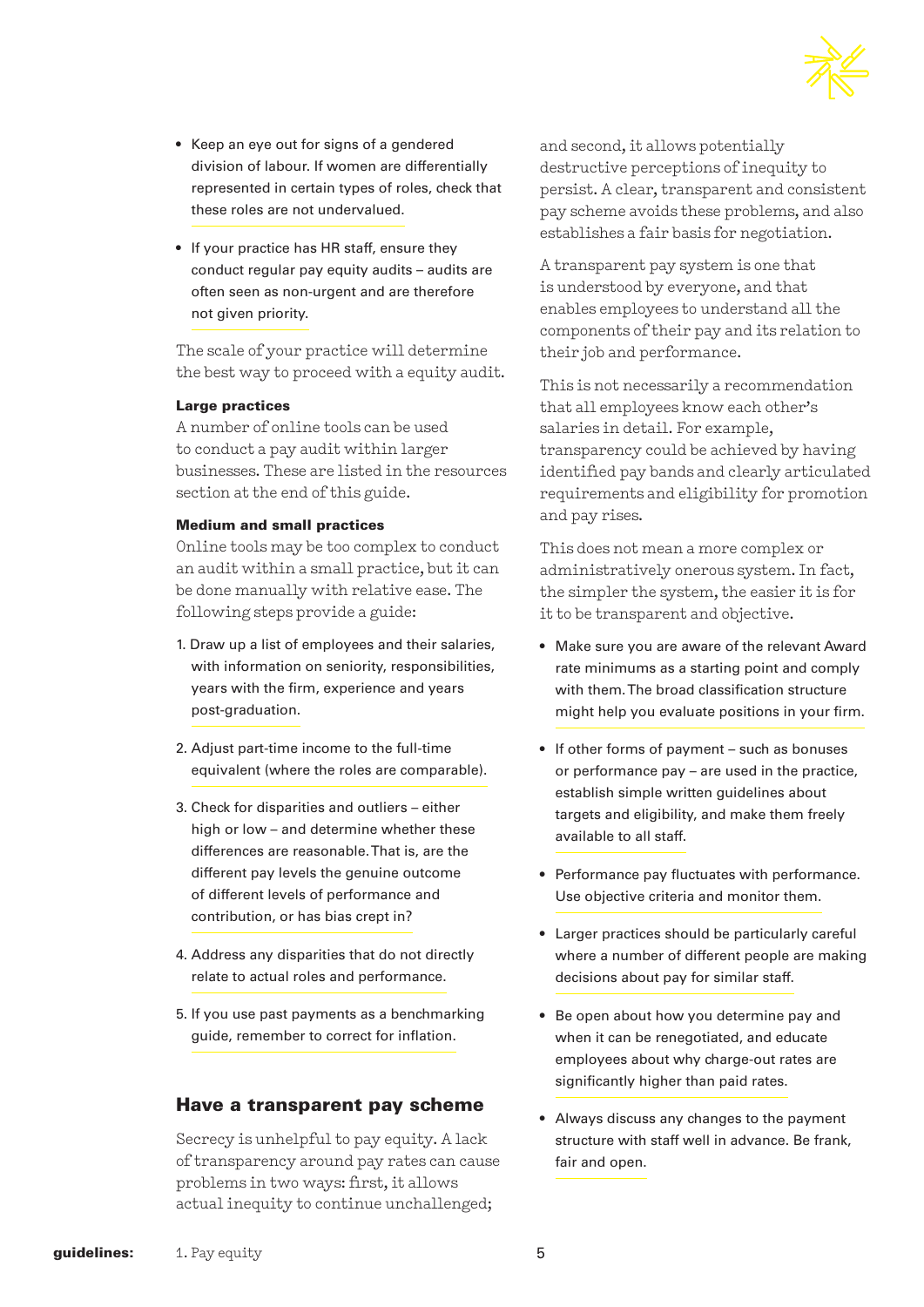

#### Check salaries on entry and at promotion

Practices may inadvertently introduce pay gaps via unequal starting salaries. This can be difficult to remedy later. Pay gaps can also be compounded (or introduced) over time through pay increases and promotion procedures.

Anecdotes from architectural employers and employees, and research in other areas, suggests that men are more likely to negotiate or over-estimate their previous salary, while women are more likely to accept an initial offer. Being mindful of this will help ensure pay equity in your practice. **:** *See Parlour guide: Negotiation.*

- When a new employee commences, check their salary against others in the practice, comparing required tasks, level of experience and responsibility.
- When an existing employee reaches an important milestone (such as registration), check their salary against others.
- Where relevant, check pay against available salary guides and benchmarking tools, and the current Architects Award minimums.
- Ensure your recruitment and promotion processes are fair and equitable.
	- **:** *See Parlour guide: Recruitment*.

#### Analyse roles in terms of equal value as well as equal work

Equal pay for work of equal value is one of the more complex aspects of pay equity. Different roles that require similar levels of skills and experience are sometimes perceived as having different worth. This often reflects historic or cultural biases, which are also often gendered and can easily result in gendered pay inequity.

Technical documentation, for example, may be valued more highly than 'softer' work, such as interiors or practice

management, even when the levels of skill and experience required are similar. These kinds of assumptions are beginning to be broken down, but still persist in some parts of the profession.

• Ensure that you assess the value of different roles in relation to the level of skills and experience required for each, not historic or preconceived notions of worth.

#### Schedule pay reviews together

Conducting pay reviews for all staff at the same time helps to ensure fairness and equity as comparisons of growth and performance are easily made.

However, small practices may find it more viable to review salaries at two or three points a year (that is, in smaller staff groups) . This helps to spread out financial increases and may provide more manageable time commitments for those conducting reviews.

- Where possible, have all pay reviews conducted by the same person or people, using consistent criteria, and keeping an eye specifically on pay equity. This helps to avoid pay creep and assists less assertive employees in being paid a fair wage.
- If it is more practical to review salaries at two or three points over the year, ensure that you have processes in place that allow comparisons to be easily made.
- Document all decisions and the rationale for them.

#### Conduct annual performance reviews, separate to pay reviews

Performance reviews are required as part of the Architects Award and can help maintain equity, but they should be conducted separately from pay reviews. **:** *See Parlour guide: Career progression*.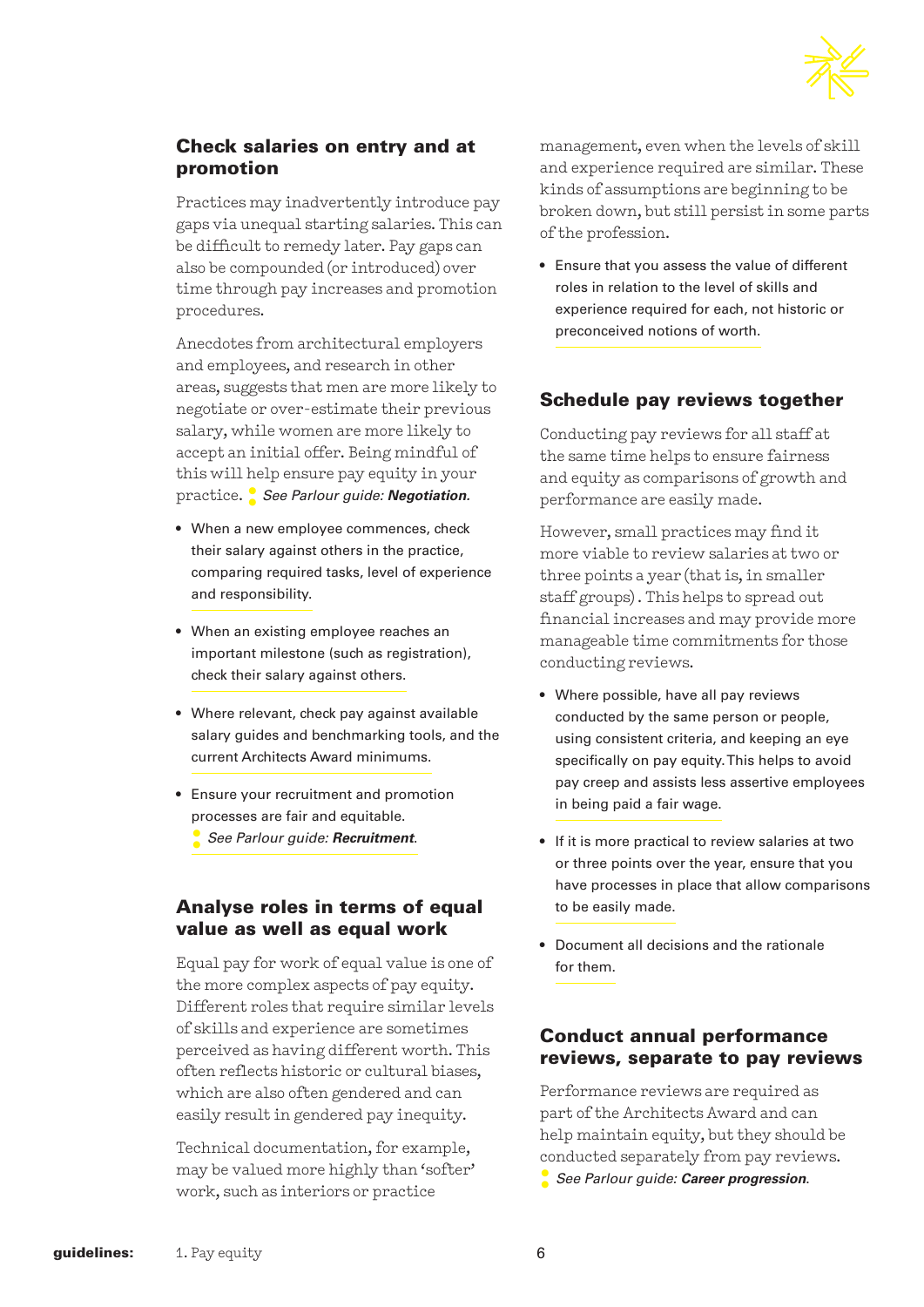

• Ensure your performance reviews are associated with clear, objective criteria for assessing performance and promotion, and that there is feedback from all directors/ principals on the kinds of skills/experience they are looking for. Clarity for staff and management makes decisions easier and more equitable.

#### Factor in other types of payment

Not all payment comes in the form of salary or wages. Other kinds of payment include bonuses, profit sharing, service increments, support for training, membership fees for industry organisations, registration costs, salary sacrificing or work-provided items such as computers and phones.

Bonuses and other additional payments can play an important role in recognising good performance and other contributions. However, these discretionary payments should also be considered when assessing pay equity.

- Have clear criteria for awarding bonuses and other additional payments.
- Be aware that bonus payments that are only available to senior staff, or for which certain positions in the business are not eligible, may inadvertently contribute to gender inequity.
- Consider setting up 'pro rata' bonus conditions for part-time staff, or extending a bonus scheme to junior staff. Where there are sound business reasons for excluding certain positions from performance payment schemes, make sure all staff understand the rationale.

#### Reward output and productivity, not just visibility

'Being there' does not always translate into productivity. It's easy to notice the employee who turns up early, stays late and organises Friday drinks. It can be harder to remember the employee

who works part-time with minimal supervision, or works efficiently without socialising because they have to leave promptly at 5 pm. Nonetheless, less visible employees may well be making substantial contributions to the practice.

- When reviewing for pay and performance, check against the requirements of the role and productivity rather than visible presence. Look out for 'presenteeism' and don't reward it.
- Ensure that pay, promotion and professional development structures recognise and reward competence and contribution, not just overt confidence or hours in the office.

#### Treat full-time, flexible and part-time employees equally

One of the hidden ways that pay inequity can sneak in is through alternative employment arrangements. Part-time employees (who are disproportionately women) are often not paid at the same rate as full-time employees, even if their role is comparable, and they may not have access to the same promotion and performance pay opportunities.

The dearth of 'quality part-time work' is another big issue for many employees, with many being assigned low-skill, low-responsibility work, with little opportunity for advancement or promotion.

This is a missed opportunity for practices – who are unlikely to be getting the best out of their employees – and it is frustrating for employees not developing and improving their skill set.

• Be creative and flexible in how you assign work to part-time employees. Look for ways to make the most of their skills and expertise and don't limit them to menial tasks with little possibility for development.**:** *See Parlour guides: Part-time work and Flexibility.*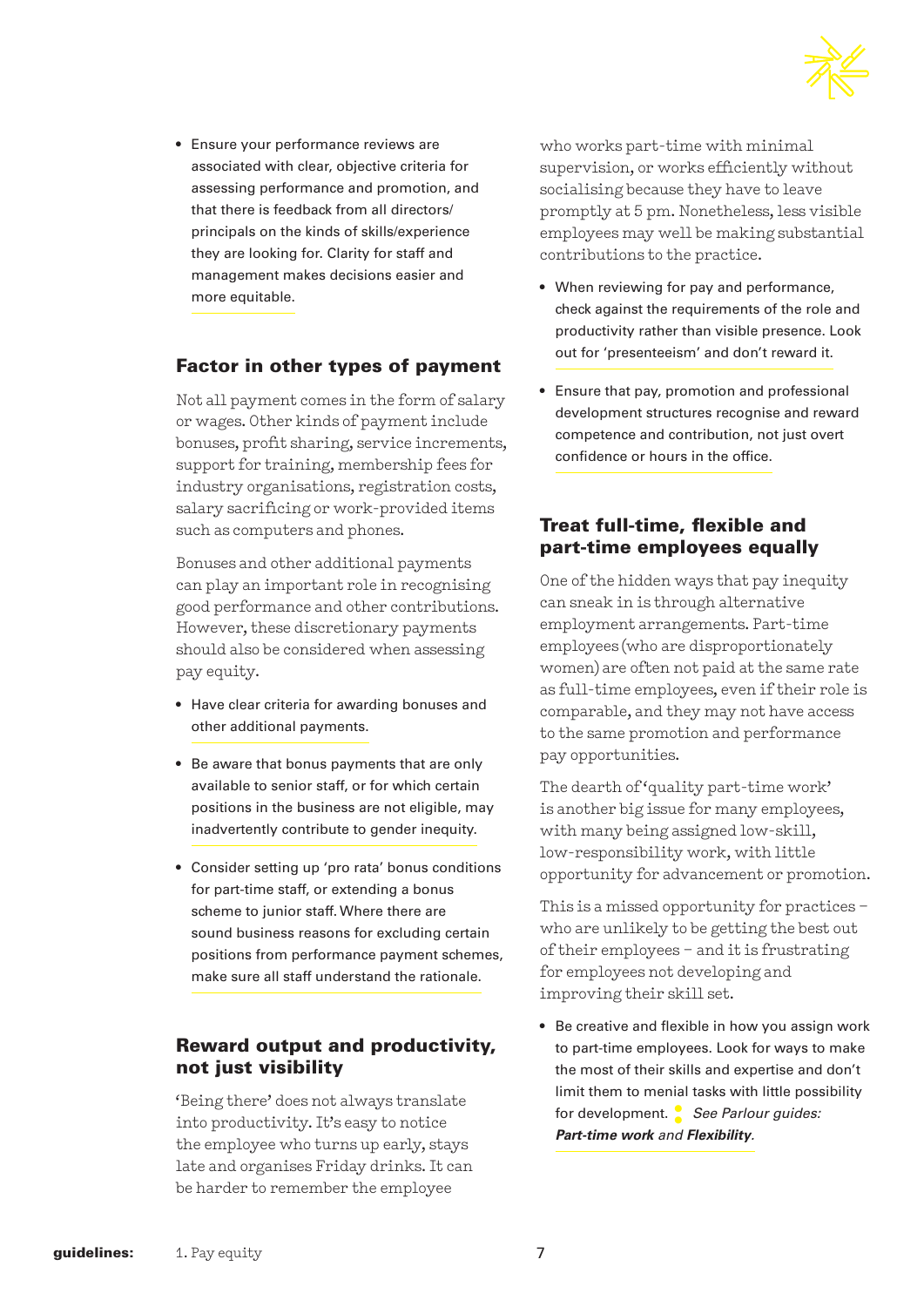

#### Offer equal training opportunities

Pay inequity can build up over time as employees are given differing opportunities to develop skills and knowledge.

Research in other sectors suggests that men are more likely to be given the 'hot' jobs that help advance careers and are more likely to be seen as potential leaders.

Access to training is particularly important for part-time staff as gradual de-skilling is one of the hidden risks of part-time work.

- Ensure training opportunities are evenly available, including to those working in nontraditional ways. Publicise opportunities to help avoid inequitable assumptions about suitability, interest and availability.
- Ensure that employees are getting an appropriate mix of experience – this is particularly important for younger staff, but should be kept in mind for all.
- Avoid making assumptions about who might be interested in a particular topic or skill – and thereby denying opportunity to someone who might be keen. For example, interest in colour, structure, domesticity or highly technical aspects of architecture have been seen as gendered in the past. Don't inadvertently perpetuate this stereotype.

#### Use a professional

HR professionals can help practices to meet their legal obligations by establishing clear policies and identifying any pay anomalies. Just as clients sometimes think they can save money by avoiding using architects, practices may try to find savings by doing HR and legal work themselves. In both cases there's usually a hidden price. For many practices, it's a risk management investment, which is sure to be cheaper than a lawsuit.

# Employees

Employees can't fix the pay gap, and they shouldn't have to shoulder the burden of responsibility for this. Nonetheless, they can play an important role. How they regard and present themselves can have an impact on pay equity.

#### Do your homework

Knowledge is power. Make sure you are well equipped for conversations about pay and promotion.

- Be proactive about keeping abreast of your practice's expectations and guidelines for promotion and pay. Ask questions.
- Learn as much as you can about pay rates in the profession. Research industry rates via employment sites and professional bodies.
- Talk to friends and colleagues about pay rates – make sure you talk to men as well as women. If you only discuss pay with women, you are likely to come up with lower figures.
- Know your rights and articulate them in a clear, unthreatening way. **:** *See Rights and responsibilities at the end of this guide.*

#### Check out potential employers

Inform yourself about potential employers before taking a job. An employee has more room to move in a buoyant economy, but in any economic circumstances you should find out as much as you can so you are going in with your eyes open.

• Ask around about potential employers and their reputation on gender equity. What is the gender balance across the practice? Are there women in senior positions? How are flexible or parttime workers treated? Do women employees feel valued? Is there a high staff turnover? (A revolving door can often serve as a red flag.)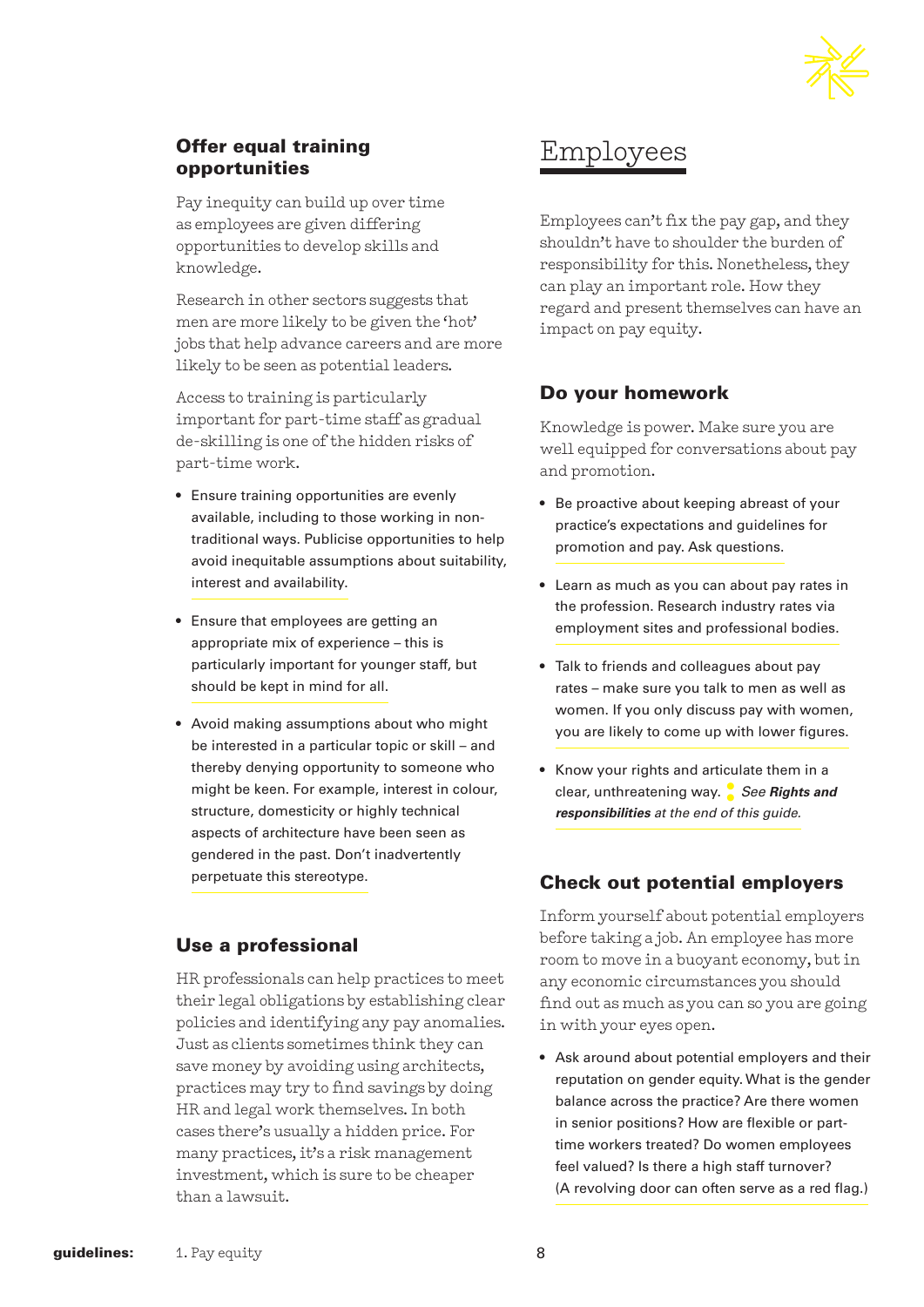

#### Keep track of your own performance and development

Think about how you can prepare for and assist the performance review process.

- Make a list or record examples of your progression and value to the company.
- Consider keeping a detailed diary of your employment history so you have everything at your fingertips – details of career milestones, the acquisition of new skills, key achievements and personal aspirations within the firm.
- Try to address major work-related concerns along the way. Keep the lines of communication open with the practice director or principal responsible for HR so problems can be dealt with as they arise, rather than saving them up for the performance review.

#### Learn to negotiate effectively

Research indicates that women are less likely than men to ask for a pay rise, and will often ask for smaller increases.

This is one way for gradual pay disparities to accrue, even if the commencing salary is the same – but it needn't be this way.

- Expand your negotiation skills and strategies through the many resources available.
- If you are uncomfortable talking about money, arm yourself with some strategies to help do it regardless.
- **:** *See Parlour guide: Negotiation*.

#### Step up and be visible

Impressions do count, even when your employer follows best practice and seeks to reward and recognise productivity over presence – and much more so if they don't! No one wants to be the office braggart, but do find ways to ensure your work is known and recognised.

- Be bold. Ensure that your efforts and achievements are visible. Speak up when you can make a productive contribution.
- Make sure you let your project leader and director or principal know what expertise you have, and what areas you would like to develop. This is especially important in the lead-up to registration, but is also vital for overall career development.
- Try to say 'yes' to new opportunities or projects if they are offered to you, even if you are not 100% certain you have all the skills needed. You can learn them.

#### Look for opportunities

It is important to keep building your knowledge over the course of your career. This can be difficult if you are time-poor, so you may need to be strategic.

- Keep an eye out for professional development opportunities – remember you may find these in unexpected places.
- Research available training opportunities in fields of particular interest.
- Make sure you can clearly articulate the business case when discussing potential training with your employer. Outline how it will benefit your role within the office as well as you as an individual.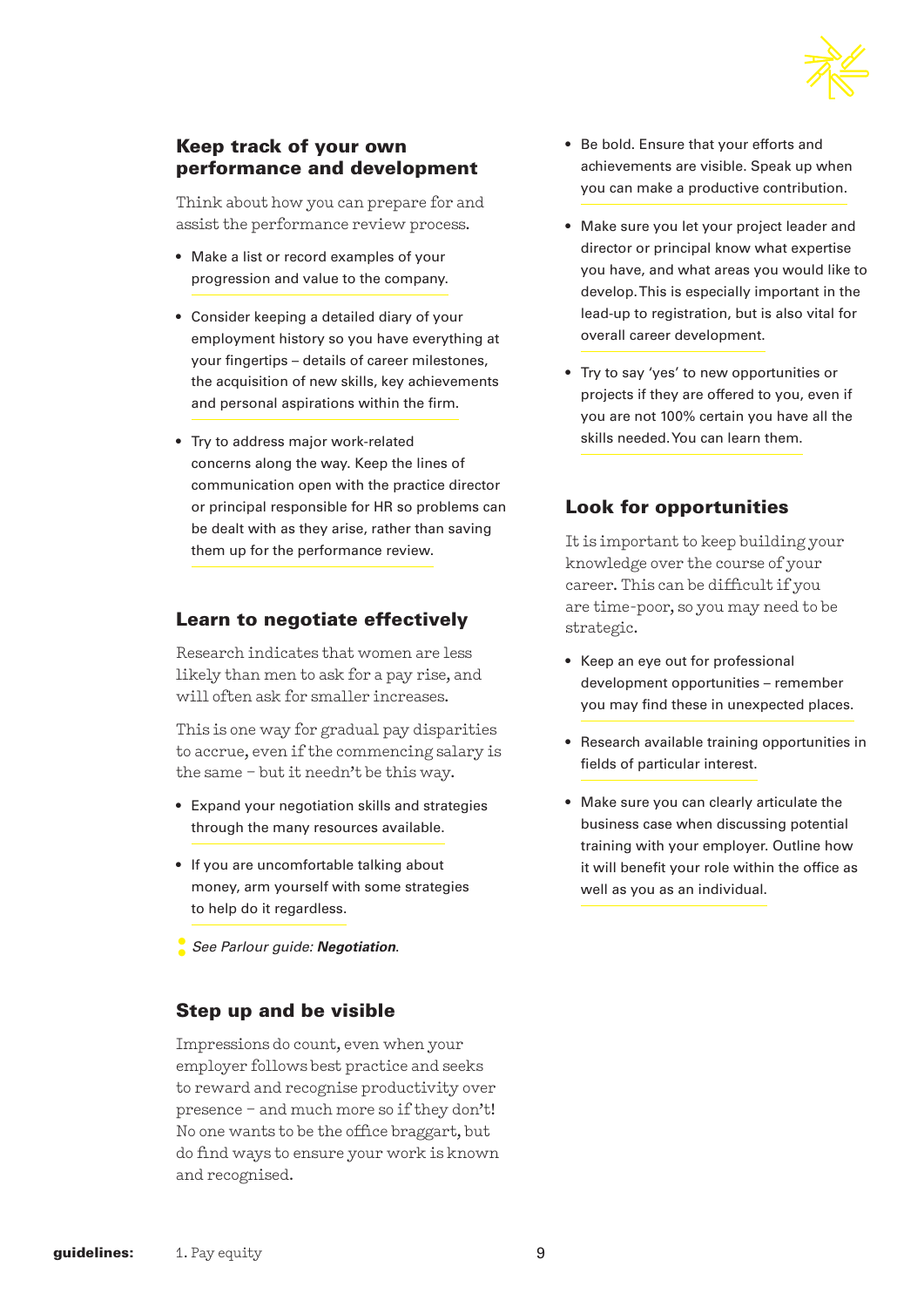

## The profession

Some aspects of pay inequity are difficult for individual practices and architects to tackle. Professional bodies and organisations are in positions to conduct research and provide resources relating to salaries, and to advocate for pay equity across the industry.

#### Research and publish pay rates

A lack of broad knowledge about salaries in architecture is a significant impediment for both employers and employees. The Architects Award provides minimum wages for students, graduates and those newly registered, but remember that these are a minimum – salaries for more experienced architects are often harder to benchmark.

Research and reporting on salaries, salary bands and skill milestones across the profession would provide a stronger base for employees and employers alike.

#### Campaign for pay equity

Pay equity will take some time to achieve. Industry organisations have an important role in ensuring the issues continue to be pursued over time, and to assist in educating architects and practices in how to achieve it.

#### Rights and responsibilities

The *Fair Work Act 2009*  provides for equal remuneration for equal work or work of equal value. Aggrieved employees can apply to the Fair Work Commission for an equal remuneration order to be made, requiring that they be paid fairly and equally. An employer who contravenes an equal remuneration order can be liable for a penalty.

The *Workplace Gender Equality Act 2012* requires all non-public sector employers with more than 100 employees to report annually to the Workplace Gender Equality Agency (WGEA), outlining their adherence to some key gender equality indicators. These include equal remuneration of men and women, along with the gender composition of the workforce and any governing bodies of relevant employers; availability of flexible working conditions; and consultation with employees on issues concerning gender equality in the workplace. Noncompliance can lead to significant consequences, such as ineligibility to tender for Commonwealth contracts, to apply for Commonwealth grants or other financial assistance. The WGEA offers advice and assistance to employers (including smaller employers who are not required to report) about improving gender equality in their workplace.

Note: This is offered as an overview only. Readers are reminded that legislation may change and they are advised to check current legislation at the time of reading.